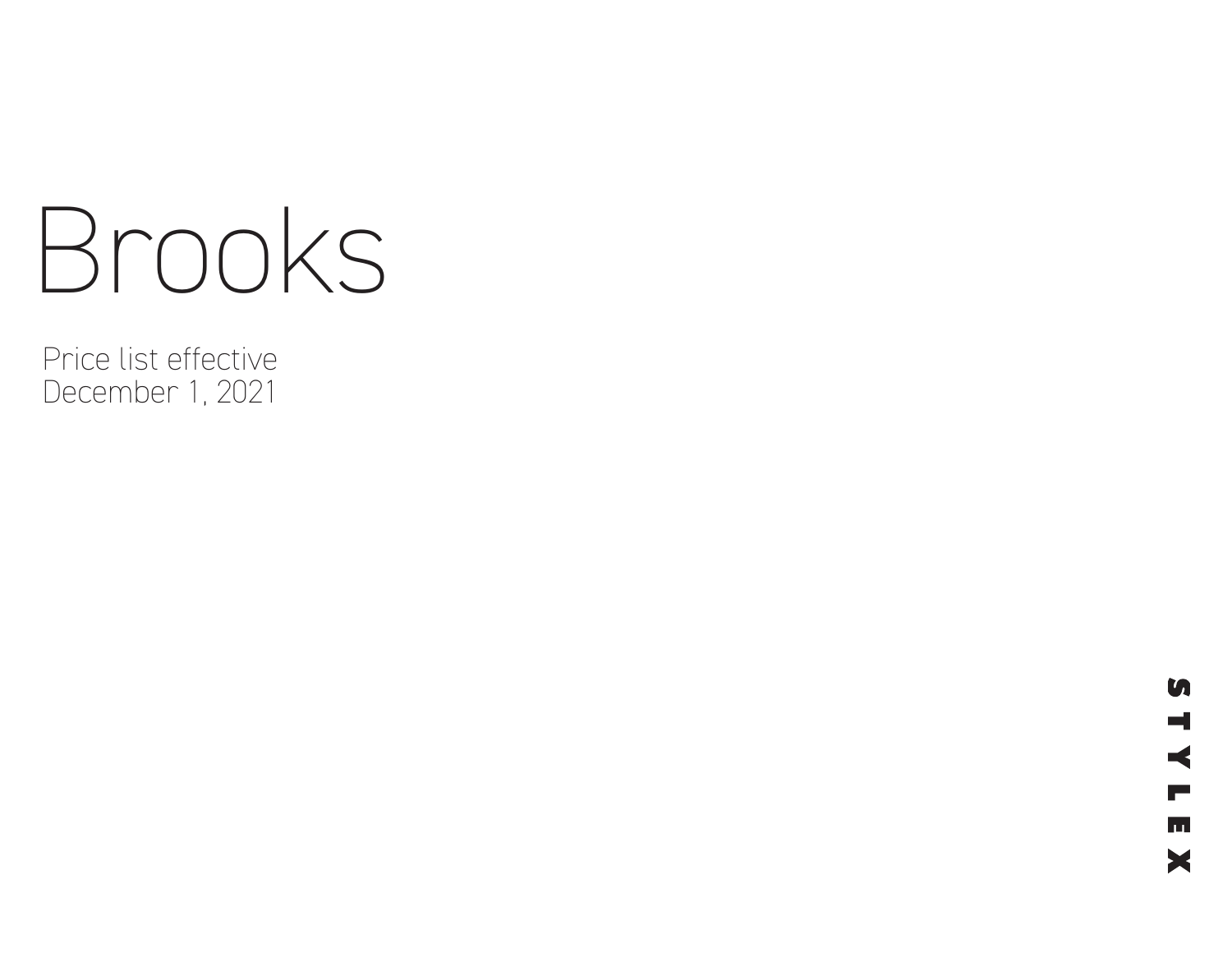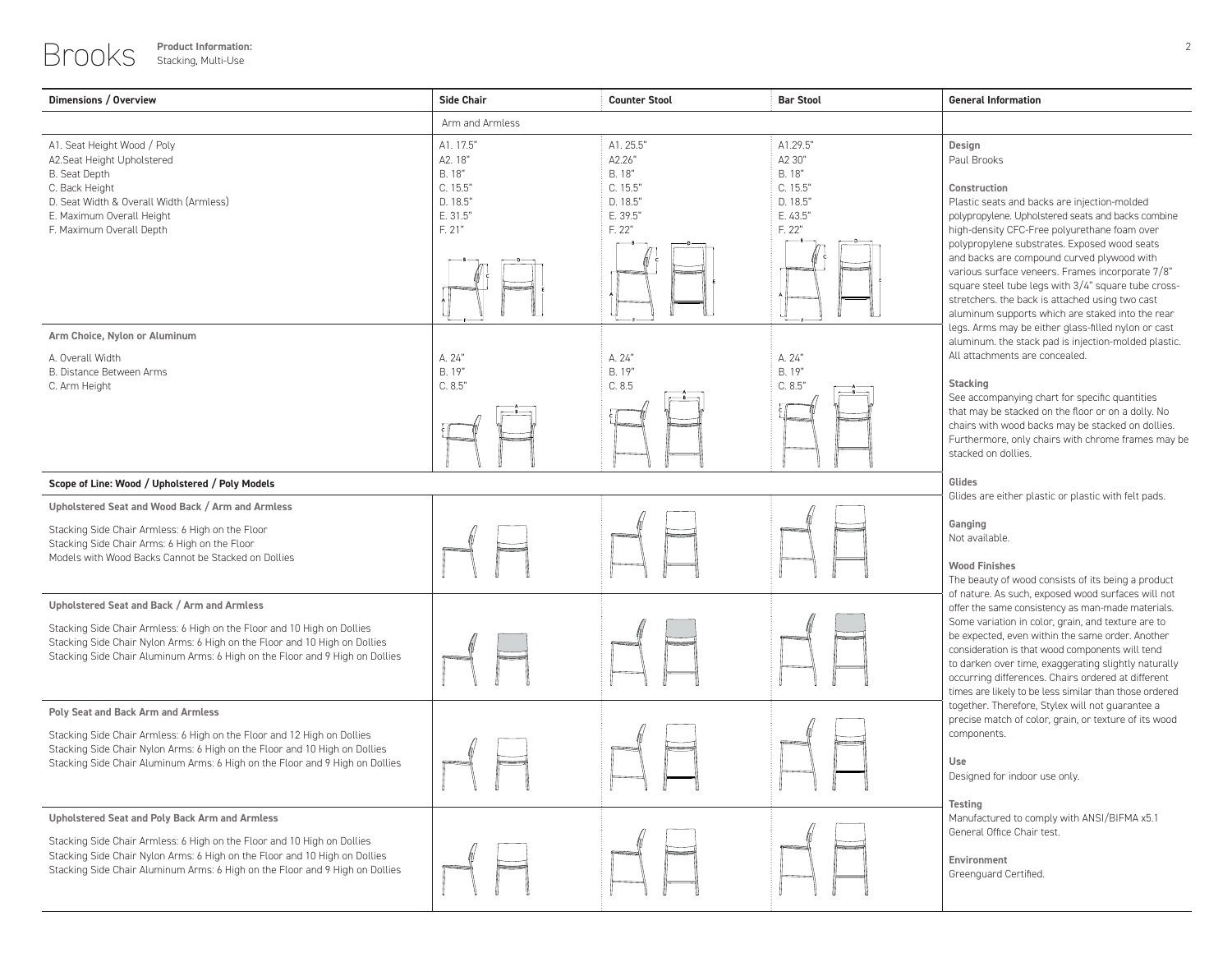| <b>Upholstered Seat and Wood Back</b><br>Multi-Use / Stacking, Four Leg, Arm and Armless |                        |               |        |       | Fabric Upholstery Grades |       |       |       |       |       |       |       | Leather | <b>Upholstery Grades</b> | 3     |
|------------------------------------------------------------------------------------------|------------------------|---------------|--------|-------|--------------------------|-------|-------|-------|-------|-------|-------|-------|---------|--------------------------|-------|
|                                                                                          |                        | C.O.M. C.O.L. | C.O.M. |       | C.O.L.                   |       |       |       |       |       |       |       |         |                          |       |
| Frame Style<br><b>Stacking Height</b><br><b>Frame Finish</b><br><b>Series</b><br>Arm     |                        | Ydg. Sq.ft.   | A      | В     | C                        | D     | Е     |       | G     | н     |       | J     | W       | Х                        | Y     |
| Armless, Upholstered Seat and<br>Six High on the Floor<br><b>Wood Back</b>               | Standard Powder<br>0.4 | 6             | 737    | 757   | 772                      | 791   | 809   | 828   | 848   | 870   | 892   | 917   | 916     | 938                      | 1,041 |
| <b>BR</b><br>3<br>Chrome                                                                 | 0.4                    | 6             | 894    | 914   | 927                      | 948   | 965   | 987   | 1,001 | 1,025 | 1,047 | 1,071 | 1,070   | 1,093                    | 1,197 |
| Nylon Arms, Upholstered Seat and Six High on the Floor<br><b>Wood Back</b>               | Standard Powder<br>0.4 | 6             | 809    | 826   | 846                      | 862   | 880   | 899   | 919   | 942   | 963   | 989   | 988     | 1,009                    | 1,112 |
| <b>BR</b><br>2<br>3<br>$\mathbb N$<br>Chrome                                             | 0.4                    | 6             | 965    | 986   | 999                      | 1,019 | 1,036 | 1,056 | 1,073 | 1,096 | 1.119 | 1,144 | 1.141   | 1,165                    | 1.268 |
| Aluminum Arms, Upholstered<br>Six High on the Floor<br><b>Seat and Wood Back</b>         | Standard Powder<br>0.4 | 6             | 894    | 914   | 927                      | 948   | 965   | 987   | 1,001 | 1,025 | 1,047 | 1,071 | 1,070   | 1,093                    | 1,197 |
| <b>BR</b><br>3<br>2<br>$\overline{A}$<br>Chrome                                          | 0.4                    | 6             | 1,106  | 1,125 | 1.141                    | 1,162 | 1,178 | 1,197 | 1,217 | 1,239 | 1,262 | 1,285 | 1,284   | 1,307                    | 1,410 |

| 1. Series / Frame / Style                                                                                                                  | 2. Arm Choices                                                                                                            | 3. Wood Finish Choices                                                                                                                                                                                                          | 4. Options                                                      |                | 5. Finish Choices                                                                                                                                                           |                                                                                                                               | 6. Glide Choice                                       | 7. Cover                                                                                                                                                |
|--------------------------------------------------------------------------------------------------------------------------------------------|---------------------------------------------------------------------------------------------------------------------------|---------------------------------------------------------------------------------------------------------------------------------------------------------------------------------------------------------------------------------|-----------------------------------------------------------------|----------------|-----------------------------------------------------------------------------------------------------------------------------------------------------------------------------|-------------------------------------------------------------------------------------------------------------------------------|-------------------------------------------------------|---------------------------------------------------------------------------------------------------------------------------------------------------------|
|                                                                                                                                            |                                                                                                                           |                                                                                                                                                                                                                                 |                                                                 |                |                                                                                                                                                                             |                                                                                                                               |                                                       |                                                                                                                                                         |
| Series, Frame, Style                                                                                                                       | Nylon Arms                                                                                                                | <b>Premium Finshes</b>                                                                                                                                                                                                          | Options                                                         |                | <b>Standard Powder Paint</b>                                                                                                                                                |                                                                                                                               | Glides                                                | Refer to Stylex<br>swatch cards                                                                                                                         |
| BR13 Brooks Armless<br>with Upholstered<br>Seat and Wood Back<br><b>BR23</b><br>Brooks Arm Frame<br>with Upholstered<br>Seat and Wood Back | N1 Black<br>N2 Espresso<br>N3 Light Taupe<br>N4 Pale Gray<br>N6<br>Turquoise<br>N7 Avocado<br>N8 Ignite<br>N10 Pure White | Toned Walnut<br>$+99$<br><b>PZ20</b><br>$+99$<br>Alpi Rift Cut Oak<br>PZ30<br>(0 <sup>2</sup> )<br>$+347$<br><b>Custom Color Match</b><br>Per order per color 40 chair minimum.<br>Please contact customer service for details. | Wall Saver Legs<br>WS<br><b>CT</b><br><b>Contrasting Thread</b> | $+14$<br>$+00$ | BL Blue<br><b>BM</b> Black Matte<br><b>BR</b><br>Brass<br>BT<br>Black Twilight<br>СP<br>Champagne<br>DB Dark Bronze<br>DG Dark Gray<br>DP.<br>Dusty Pink<br>FG Forest Green | NK Nickel<br>NV Navy<br>OR Orange<br>PY Pale Yellow<br>RD.<br>Red<br>RO Red Orange<br>RR Rusty Red<br>SB Soft Blue<br>SD Sand | PG Plastic Glides<br>FG Plastic Glides with Felt Pads | and separately<br>published<br>in-graded fabric<br>program to<br>determine grades.<br>See general<br>information section<br>for CAL 133<br>information. |
|                                                                                                                                            | (A)<br><b>Aluminum Arms</b>                                                                                               |                                                                                                                                                                                                                                 |                                                                 |                | LG Light Gray<br>MG Meadow Green<br>MK Milk                                                                                                                                 | TC<br>Terracotta<br>TP<br>Taupe<br>TS<br>Textured Slate                                                                       |                                                       |                                                                                                                                                         |
|                                                                                                                                            | Finish will match<br>frames.                                                                                              |                                                                                                                                                                                                                                 |                                                                 |                | MS Metallic Silver                                                                                                                                                          | <b>YL</b><br>Yellow                                                                                                           |                                                       |                                                                                                                                                         |

**Stylex will not warrant painted frames against damage caused by stacking.**



Finish advisory for stacking: Stylex recommends<br>chrome frames for any stacking application re-<br>quiring dollies. We will not warrant powder coated<br>frames used on dollies against damage<br>to the finish. In addition, appropriat the floor.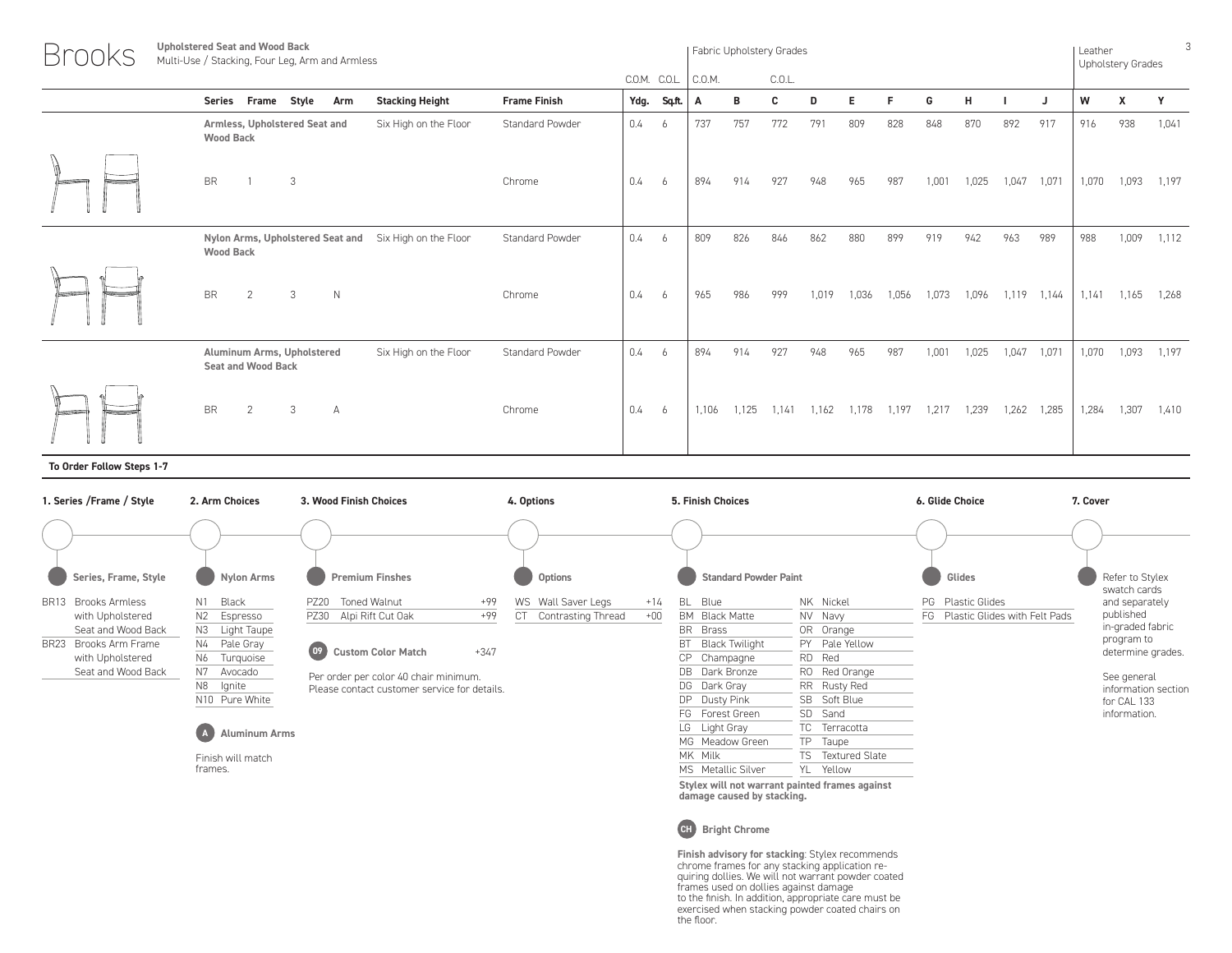| <b>Brooks</b> | <b>Upholstered Seat and Wood Back</b><br>Bar and Counter Stools, Four Leg, Arm and Armless |           |                        |               |              |                        |               | Fabric Upholstery Grades |        |       |        |       | Leather<br>Upholstery Grades |       |       |       |       |       |       |       |       |
|---------------|--------------------------------------------------------------------------------------------|-----------|------------------------|---------------|--------------|------------------------|---------------|--------------------------|--------|-------|--------|-------|------------------------------|-------|-------|-------|-------|-------|-------|-------|-------|
|               |                                                                                            |           |                        |               |              |                        | C.O.M. C.O.L. |                          | C.O.M. |       | C.O.L. |       |                              |       |       |       |       |       |       |       |       |
|               |                                                                                            |           | Series Frame Style Arm |               |              | <b>Frame Finish</b>    |               | Ydg. Sq.ft.              | A      | в     | C      | D     | Е                            |       | G     | н     |       |       | W     | x     | Y     |
|               | <b>Armless Bar Stool</b><br><b>Upholstered Seat and Wood Back</b>                          | BR        |                        | 3             |              | Standard Powder        | 0.4           | - 6                      | 1,049  | 1,067 | 1,087  | 1,102 | 1,122                        | 1,140 | 1,161 | 1,181 | 1,202 | 1,229 | 1,228 | 1,250 | 1,354 |
|               | <b>Armless Counter Stool</b><br><b>Upholstered Seat and Wood Back</b>                      | <b>BR</b> | $\circ$                | 3             |              | Chrome                 | 0.4           | 6                        | 1.233  | 1.253 | 1.269  | 1.288 | 1.306                        | 1,324 | 1.344 | 1.366 | 1.388 | 1.414 | 1,411 | 1.433 | 1,537 |
|               | <b>Bar Stool With Nylon Arms</b><br><b>Upholstered Seat and Wood Back</b>                  | <b>BR</b> | 8                      | 3             | $\mathbb{N}$ | Standard Powder        | 0.4           | 6                        | 1.122  | 1.139 | 1.156  | 1.174 | 1.192                        | 1.213 | 1,230 | 1,253 | 1.274 | 1,300 | 1,299 | 1,320 | 1,425 |
|               | <b>Counter Stool With Nylon Arms</b><br><b>Upholstered Seat and Wood Back</b>              | <b>BR</b> | $\cap$                 | $\mathcal{S}$ | N            | Chrome                 | 0.4           | 6                        | 1.306  | 1.323 | 1.340  | 1.359 | 1.377                        | 1,396 | 1.415 | 1.437 | 1.458 | 1,484 | 1,483 | 1,504 | 1,608 |
|               | <b>Bar Stool With Aluminum Arms</b><br><b>Upholstered Seat and Wood Back</b>               | <b>BR</b> | $\mathsf{R}$           | $\mathcal{R}$ |              | <b>Standard Powder</b> | 0.4           | 6                        | 1.206  | 1.225 | 1.241  | 1.262 | 1 277                        | 1.298 | 1,316 | 1.338 | 1.359 | 1,384 | 1,383 | 1,406 | 1,509 |
|               | <b>Counter Stool With Aluminum</b><br><b>Arms Upholstered Seat</b><br><b>And Wood Back</b> | <b>BR</b> |                        |               |              | Chrome                 | 0.4           | -6                       | 1.449  | 1.464 | 1.483  | 1,483 | 1,519                        | 1,537 | 1,555 | 1,580 | 1.599 | 1,626 | 1,625 | 1,647 | 1,750 |

| 1. Series / Frame / Style            | 2. Arm Choices                         | 3. Wood Finish Choices                       | 4. Options                            | 5. Finish Choices                 |                                                | 6. Glide Choice                  | 7. Cover                        |
|--------------------------------------|----------------------------------------|----------------------------------------------|---------------------------------------|-----------------------------------|------------------------------------------------|----------------------------------|---------------------------------|
|                                      |                                        |                                              |                                       |                                   |                                                |                                  |                                 |
| Series, Frame, Style                 | <b>Nylon Arms</b>                      | <b>Premium Finshes</b>                       | $+00$<br>Contrasting<br><b>Thread</b> | <b>Standard Powder Paint</b>      |                                                | Glides                           | Refer to Stylex<br>swatch cards |
| <b>Brooks Armless</b><br><b>BR73</b> | N1 Black                               | Toned Walnut<br>$+99$<br><b>PZ20</b>         |                                       | BL Blue                           | NK Nickel                                      | PG Plastic Glides                | and separately                  |
| Bar Stool                            | N2 Espresso                            | $+99$<br>Alpi Rift Cut Oak<br><b>PZ30</b>    |                                       | <b>BM</b> Black Matte             | NV Navy                                        | FG Plastic Glides with Felt Pads | published                       |
| Upholstered Seat                     | N3 Light Taupe                         |                                              |                                       | <b>BR</b><br>Brass                | OR Orange                                      |                                  | in-graded fabric                |
| and Wood Back                        | N4 Pale Gray                           |                                              |                                       | BT<br>Black Twilight              | PY Pale Yellow                                 |                                  | program to                      |
| <b>BR93</b><br><b>Brooks Armless</b> | N6<br>Turquoise                        | (09)<br>$+347$<br><b>Custom Color Match</b>  |                                       | <b>CP</b><br>Champagne            | <b>RD</b><br>Red                               |                                  | determine grades.               |
| Counter Stool                        | N7<br>Avocado                          | Per order per color 40 chair minimum.        |                                       | DB Dark Bronze                    | RO Red Orange                                  |                                  | See general                     |
| Upholstered Seat                     | N8 Ignite                              | Please contact customer service for details. |                                       | DG Dark Gray                      | <b>RR</b><br>Rusty Red                         |                                  | information section             |
| and Wood Back                        | N10 Pure White                         |                                              |                                       | DP Dusty Pink                     | <b>SB</b><br>Soft Blue                         |                                  | for CAL 133                     |
| Brooks Arm Frame<br><b>BR83</b>      |                                        |                                              |                                       | FG Forest Green                   | SD<br>Sand                                     |                                  | information.                    |
| Bar Stool                            | $(\mathbf{A})$<br><b>Aluminum Arms</b> |                                              |                                       | LG Light Gray                     | TC<br>Terracotta                               |                                  |                                 |
| Upholstered Seat                     |                                        |                                              |                                       | MG Meadow Green                   | <b>TP</b><br>Taupe                             |                                  |                                 |
| and Wood Back                        | Finish will match                      |                                              |                                       | MK Milk                           | TS.<br><b>Textured Slate</b>                   |                                  |                                 |
| BR03<br>Brooks Arm Frame             | frames.                                |                                              |                                       | MS Metallic Silver                | YL Yellow                                      |                                  |                                 |
| Counter Stool                        |                                        |                                              |                                       |                                   | Stylex will not warrant painted frames against |                                  |                                 |
| Upholstered Seat                     |                                        |                                              |                                       | damage caused by stacking.        |                                                |                                  |                                 |
| and Wood Back                        |                                        |                                              |                                       |                                   |                                                |                                  |                                 |
|                                      |                                        |                                              |                                       | <b>CH</b><br><b>Bright Chrome</b> |                                                |                                  |                                 |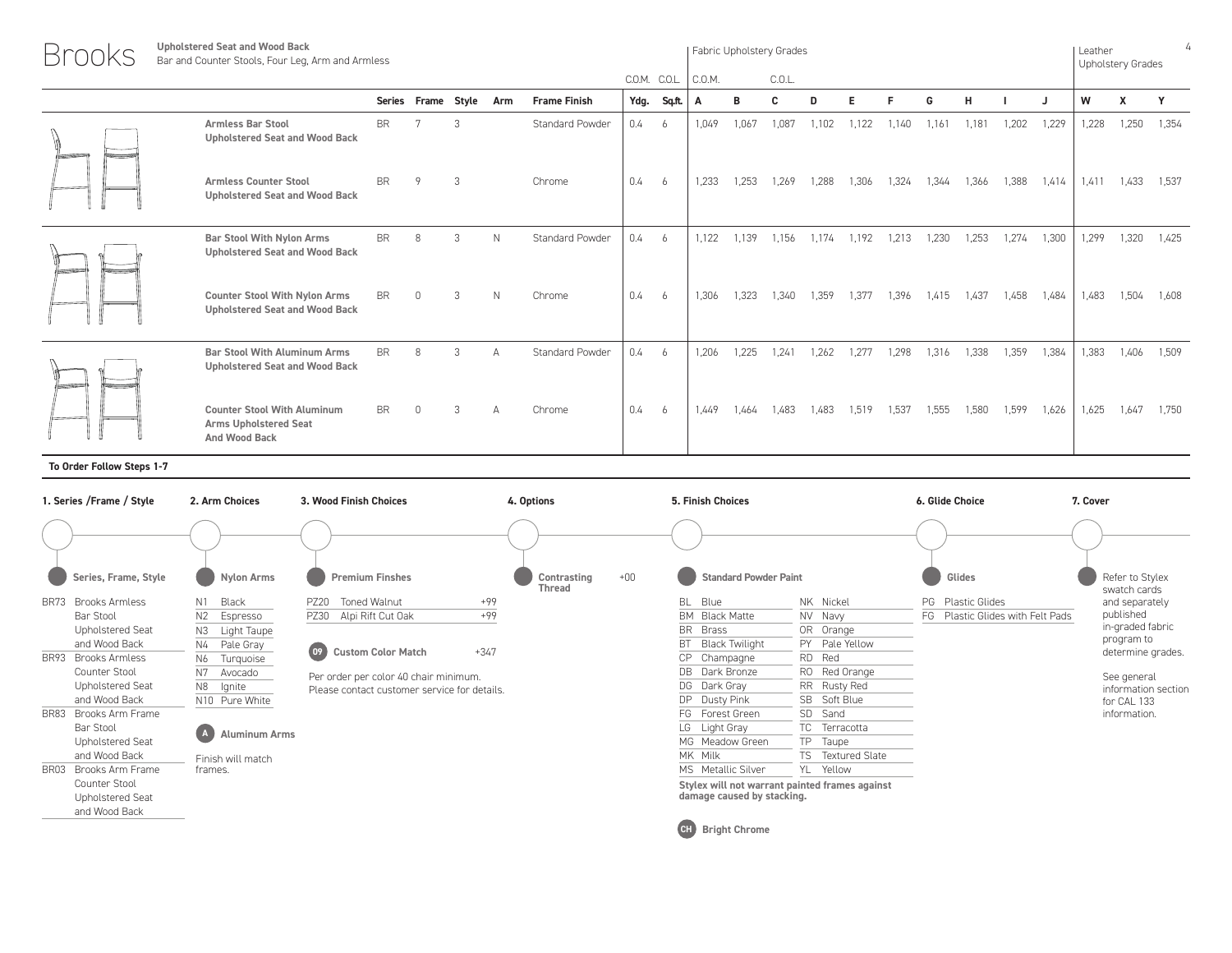| <b>Brooks</b> | <b>Upholstered Seat and Back</b><br>Multi-Use / Stacking, Four Leg, Arm and Armless |                                                                |                     |               |             |        |     | Fabric Upholstery Grades |       |       |       |       |       |       |       | Leather | Upholstery Grades |       |
|---------------|-------------------------------------------------------------------------------------|----------------------------------------------------------------|---------------------|---------------|-------------|--------|-----|--------------------------|-------|-------|-------|-------|-------|-------|-------|---------|-------------------|-------|
|               |                                                                                     |                                                                |                     | C.O.M. C.O.L. |             | C.O.M. |     | C.O.L.                   |       |       |       |       |       |       |       |         |                   |       |
|               | Series Frame Style<br>Arm                                                           | <b>Stacking Height</b>                                         | <b>Frame Finish</b> |               | Ydg. Sq.ft. | A      | в   | C                        | D     |       |       | G     | н     |       |       | W       | X                 | Y     |
|               | Armless,<br><b>Upholstered Seat and Back</b>                                        | Six High on the Floor and Standard Powder<br>Ten High on Dolly |                     |               | 14          | 668    | 713 | 757                      | 801   | 847   | 893   | 939   | 996   | 1,052 | 1,113 | 992     | 1,035             | 1,225 |
|               | <b>BR</b><br>4                                                                      |                                                                | Chrome              |               | 14          | 823    | 868 | 914                      | 956   | 1,000 | 1.048 | 1.095 | .151  | 1.207 | 1,269 | 1,147   | 1,191             | 1,381 |
|               | Nylon Arms,<br><b>Upholstered Seat and Back</b>                                     | Six High on the Floor and Standard Powder<br>Ten High on Dolly |                     |               | 14          | 737    | 783 | 826                      | 871   | 917   | 964   | 1,010 | 1,066 | 1,123 | 1,185 | 1,063   | 1,104             | 1,296 |
|               | <b>BR</b><br>2<br>$\mathbb N$                                                       |                                                                | Chrome              |               | 14          | 894    | 939 | 986                      | 1,026 | 1,071 | 1.121 | 1.167 | .222  | 1,278 | 1,340 | 1,219   | 1,263             | 1,452 |

Six High on the Floor and Standard Powder

Nine High on Dolly

5

**To Order Follow Steps 1-6**

**Aluminum Arms, Upholstered Seat and Back**



**Stylex will not warrant painted frames against damage caused by stacking.**

BR 2 4 A Chrome 1 14 1,036 1,081 1,125 1,169 1,216 1,263 1,309 1,364 1,421 1,483 1,360 1,404 1,594

Standard Powder 1 14 823 868 914 956 1,000 1,048 1,095 1,151 1,207 1,269 1,147 1,191 1,381



**Finish advisory for stacking** Stylex recommends chrome frames for any stacking application requiring dollies. We will not warrant powder coated frames used on dollies against damage

to the finish. In addition, appropriate care must be exercised when stacking powder coated chairs on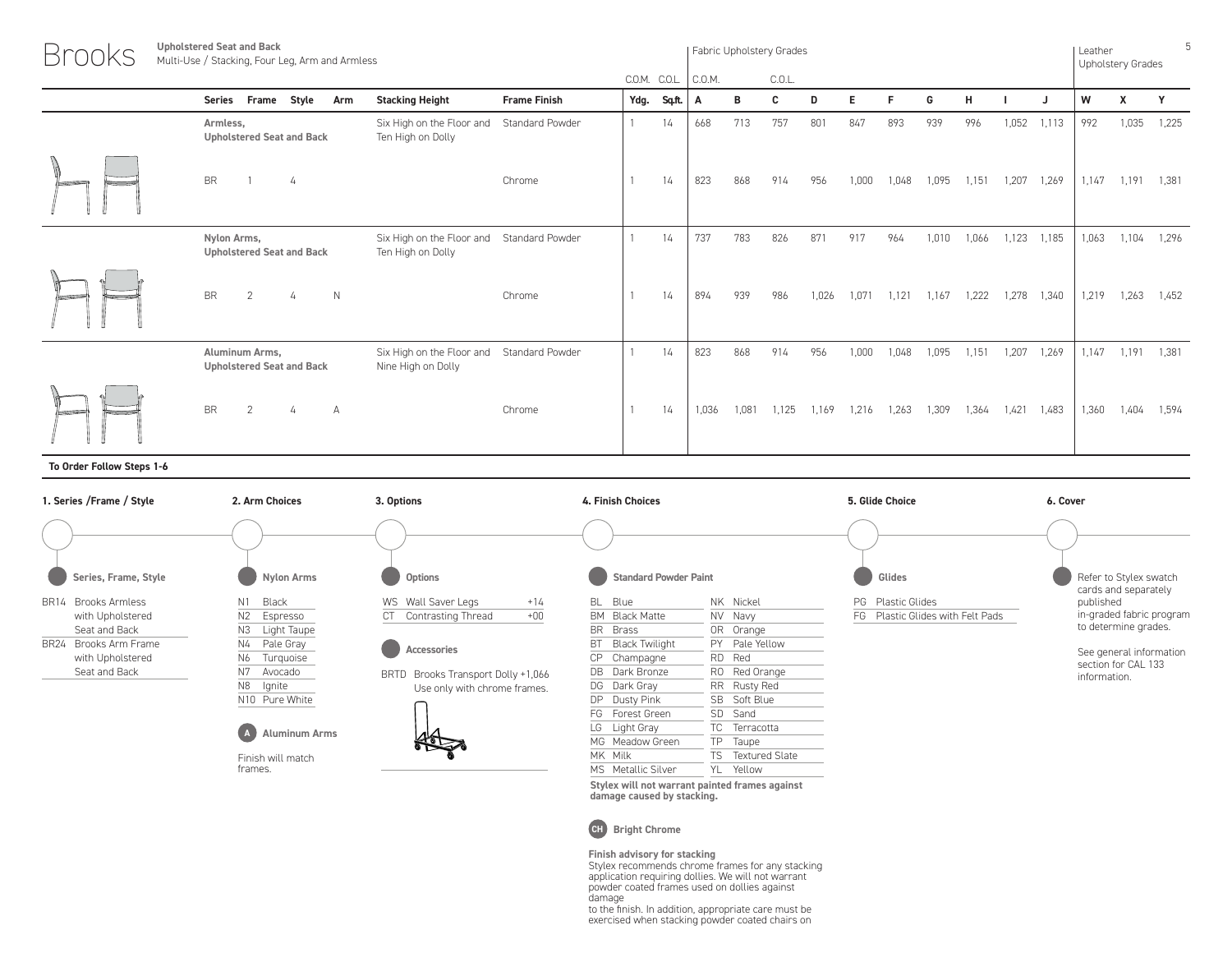| <b>Brooks</b> | <b>Upholstered Seat and Back</b><br>Bar and Counter Stools, Four Leg, Arm and Armless |           |                    |   |              |                        |      |               |        |       | Fabric Upholstery Grades |       |       |       |       |       |       |       | Leather | <b>Upholstery Grades</b> | 6     |
|---------------|---------------------------------------------------------------------------------------|-----------|--------------------|---|--------------|------------------------|------|---------------|--------|-------|--------------------------|-------|-------|-------|-------|-------|-------|-------|---------|--------------------------|-------|
|               |                                                                                       |           |                    |   |              |                        |      | C.O.M. C.O.L. | C.O.M. |       | C.O.L.                   |       |       |       |       |       |       |       |         |                          |       |
|               |                                                                                       |           | Series Frame Style |   | Arm          | <b>Frame Finish</b>    | Ydg. | Sq.ft.        | A      | B     | c                        | D     | F     | F     | G     | H     |       | - 1   | W       | x                        |       |
|               | <b>Armless Bar Stool</b><br><b>Upholstered Seat and Back</b>                          | <b>BR</b> |                    |   |              | Standard Powder        |      | 14            | 980    | 1,024 | 1,067                    | 1,112 | 1,157 | 1,203 | 1,252 | 1,309 | 1,363 | 1,426 | 1,304   | 1,348                    | 1,535 |
|               | <b>Armless Counter Stool</b><br><b>Upholstered Seat and Back</b>                      | <b>BR</b> |                    |   |              | Chrome                 |      | 14            | 1.164  | 1,210 | 1.253                    | 1,298 | 1,343 | 1,389 | 1,434 | 1.494 | 1.549 | 1,609 | 1,487   | 1,530                    | 1,723 |
|               | <b>Bar Stool With Nylon Arms</b><br><b>Upholstered Seat and Back</b>                  | <b>BR</b> | 8                  | 4 | $\mathbb{N}$ | <b>Standard Powder</b> |      | 14            | 1.049  | 1.095 | 1.139                    | 1.183 | 1,229 | 1,276 | 1,322 | 1.379 | 1.433 | 1.497 | 1,376   | 1.417                    | 1.607 |
|               | <b>Counter Stool With Nylon Arms</b><br><b>Upholstered Seat and Back</b>              | <b>BR</b> |                    |   | N            | Chrome                 |      | 14            | 1.233  | 1.279 | 1,323                    | 1.367 | 1.414 | .459  | ,505  | 1.562 | 1.620 | 1,681 | 1,558   | 1,601                    | 1,792 |
|               | <b>Bar Stool With Aluminum Arms</b><br><b>Upholstered Seat and Back</b>               | <b>BR</b> | $\mathsf{R}$       |   |              | Standard Powder        |      | 14            | 1.135  | 1.180 | 1.225                    | 1.268 | 1,315 | .360  | .408  | 1.462 | 1,520 | 1,583 | 1,459   | 1,502                    | 1,692 |
|               | <b>Counter Stool With Aluminum</b><br>Arms Upholstered Seat and Back                  | <b>BR</b> |                    |   |              | Chrome                 |      | 14            | 1,377  | 1,422 | 1.464                    | 1,509 | 1,554 | 1,601 | 1,648 | 1.706 | 1.761 | 1,823 | 1,701   | 1,742                    | 1,935 |

| 1. Series / Frame / Style       | 2. Arm Choices                    | 3. Options                            | 5. Finish Choices            |                                                | 5. Glide Choice                      | 6. Cover                                       |
|---------------------------------|-----------------------------------|---------------------------------------|------------------------------|------------------------------------------------|--------------------------------------|------------------------------------------------|
|                                 |                                   |                                       |                              |                                                |                                      |                                                |
| Series, Frame, Style            | Nylon Arms                        | $+00$<br>Contrasting<br><b>Thread</b> | <b>Standard Powder Paint</b> |                                                | Glides                               | Refer to Stylex swatch<br>cards and separately |
| <b>Brooks Armless</b><br>BR74   | Black<br>N <sub>1</sub>           |                                       | BL Blue                      | NK Nickel                                      | <b>PG</b> Plastic Glides             | published                                      |
| Bar Stool                       | N2<br>Espresso                    |                                       | BM Black Matte               | NV Navy                                        | Plastic Glides with Felt Pads<br>FG. | in-graded fabric program                       |
| Upholstered Seat and Back       | N3<br>Light Taupe                 |                                       | <b>BR</b><br><b>Brass</b>    | OR Orange                                      |                                      | to determine grades.                           |
| BR94 Brooks Armless             | Pale Gray<br>N4                   |                                       | BT<br>Black Twilight         | PY Pale Yellow                                 |                                      |                                                |
| Counter Stool                   | Turquoise<br>N6                   |                                       | CP.<br>Champagne             | RD Red                                         |                                      | See general information<br>section for CAL 133 |
| Upholstered Seat and Back       | N7<br>Avocado                     |                                       | DB Dark Bronze               | RO Red Orange                                  |                                      | information.                                   |
| Brooks Arm Frame<br><b>BR84</b> | N8<br>lgnite                      |                                       | DG Dark Gray                 | RR Rusty Red                                   |                                      |                                                |
| Bar Stool                       | N10 Pure White                    |                                       | DP Dusty Pink                | <b>SB</b><br>Soft Blue                         |                                      |                                                |
| Upholstered Seat and Back       |                                   |                                       | FG Forest Green              | SD Sand                                        |                                      |                                                |
| Brooks Arm Frame<br>BR04        | $\Lambda$<br><b>Aluminum Arms</b> |                                       | LG Light Gray                | TC Terracotta                                  |                                      |                                                |
| Counter Stool                   |                                   |                                       | MG Meadow Green              | TP Taupe                                       |                                      |                                                |
| Upholstered Seat and Back       | Finish will match                 |                                       | MK Milk                      | TS Textured Slate                              |                                      |                                                |
|                                 | frames.                           |                                       | MS Metallic Silver           | YL Yellow                                      |                                      |                                                |
|                                 |                                   |                                       | damage caused by stacking.   | Stylex will not warrant painted frames against |                                      |                                                |



Finish advisory for stacking<br>Stylex recommends chrome frames for any stacking<br>application requiring dollies. We will not warrant<br>powder coated frames used on dollies against<br>damage<br>to the finish. In addition, appropriate c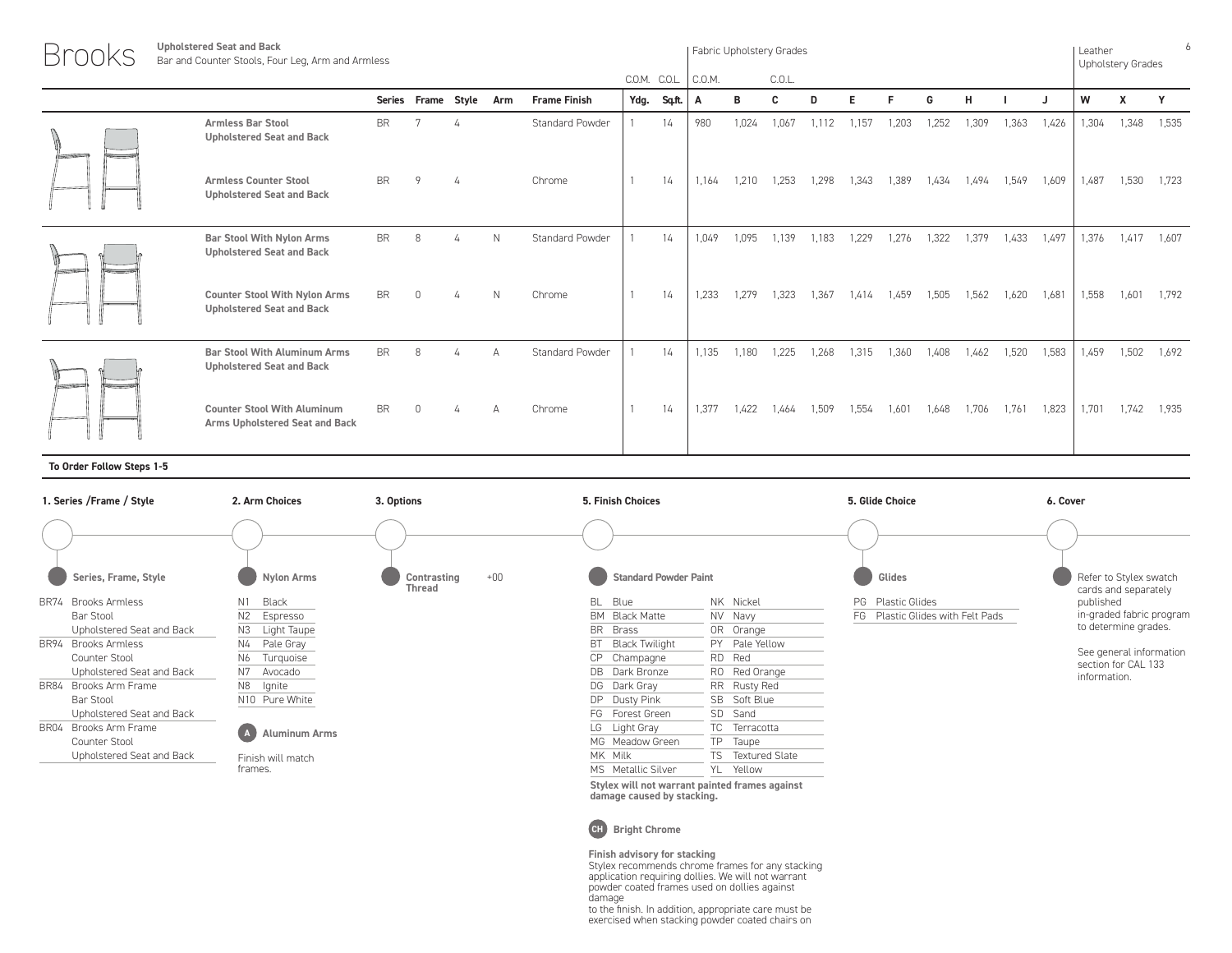**Poly Seat and Back** Multi-Use / Stacking, Four Leg, Arm and Armless

Poly Seat and Back

|                                           |                                                 |                     | r oly ocul uriu bucil |
|-------------------------------------------|-------------------------------------------------|---------------------|-----------------------|
| Series Frame Style Arm                    | <b>Stacking Height</b>                          | <b>Frame Finish</b> |                       |
| Armless, Poly Seat<br>and Poly Back       | Six High on the Floor and Ten<br>High on Dolly  | Standard Powder     | 484                   |
| <b>BR</b><br>5                            |                                                 | Chrome              | 638                   |
| Nylon Arms, Poly Seat<br>and Poly Back    | Six High on the Floor and Ten<br>High on Dolly  | Standard Powder     | 554                   |
| <b>BR</b><br>5<br>N<br>$\overline{2}$     |                                                 | Chrome              | 710                   |
| Aluminum Arms, Poly Seat and<br>Poly Back | Six High on the Floor and Nine<br>High on Dolly | Standard Powder     | 638                   |
| $\mathsf{BR}$<br>5<br>$\overline{2}$<br>A |                                                 | Chrome              | 851                   |

# **To Order Follow Steps 1-5**

Brooks



**Stylex will not warrant painted frames against damage caused by stacking.**



**Finish advisory for stacking** Stylex recommends chrome frames for any stacking application requiring dollies. We will not warrant powder coated frames used on dollies against damage

to the finish. In addition, appropriate care must be exercised when stacking powder coated chairs on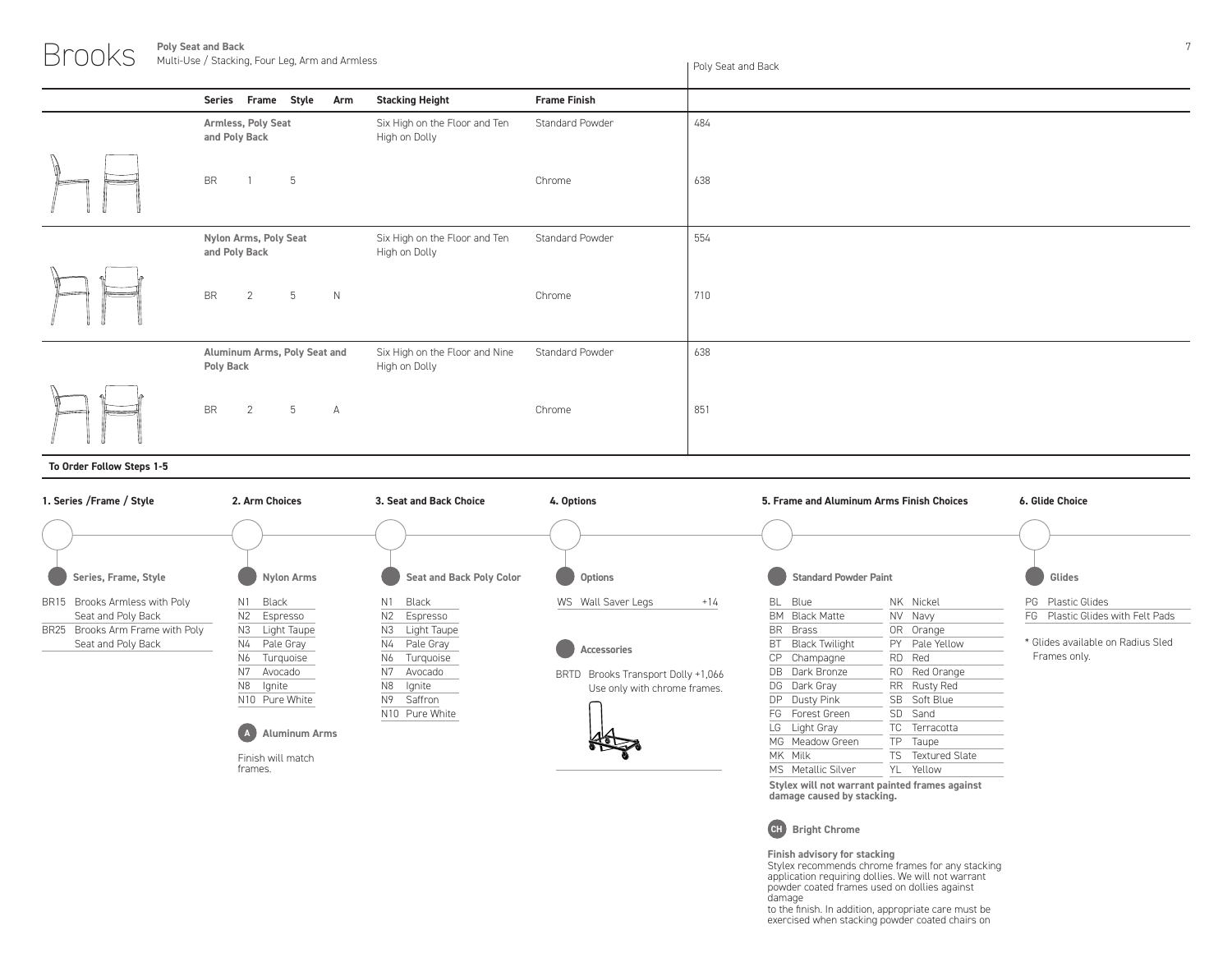# Brooks **Poly Seat and Back**

|                                                                    |           | Series Frame Style Arm |    |                | <b>Frame Finish</b> |       |
|--------------------------------------------------------------------|-----------|------------------------|----|----------------|---------------------|-------|
| <b>Armless Bar Stool</b><br>Poly Seat and Poly Back                | <b>BR</b> | 7                      | -5 |                | Standard Powder     | 793   |
| <b>Armless Counter Stool</b><br>Poly Seat and Poly Back            | <b>BR</b> | $\overline{9}$         | 5  |                | Chrome              | 980   |
| <b>Bar Stool With Nylon Arms</b><br>Poly Seat and Poly Back        | <b>BR</b> | 8                      | 5  | N              | Standard Powder     | 865   |
| <b>Counter Stool With Nylon Arms</b><br>Poly Seat and Poly Back    | <b>BR</b> | $\overline{0}$         | 5  | N              | Chrome              | 1,049 |
| Bar Stool With Aluminum Arms<br>Poly Seat and Poly Back            | <b>BR</b> | 8                      | 5  | $\overline{A}$ | Standard Powder     | 950   |
| <b>Counter Stool With Aluminum</b><br>Arms Poly Seat and Poly Back | BR        | $\overline{0}$         | 5  | $\overline{A}$ | Chrome              | 1,192 |

# **To Order Follow Steps 1-4**

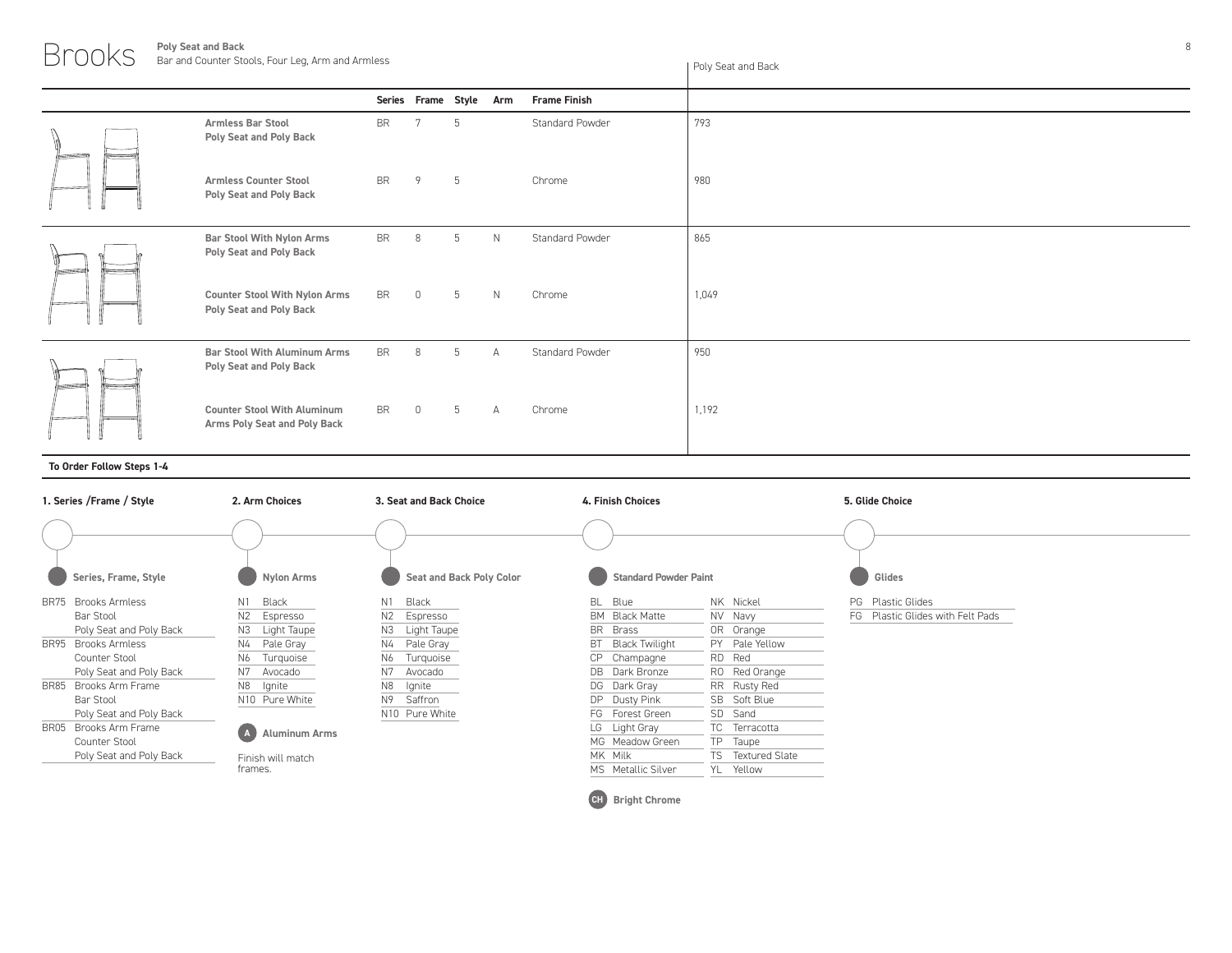| <b>Brooks</b> | <b>Upholstered Seat and Poly Back</b><br>Multi-Use / Stacking, Four Leg, Arm and Armless |                                                                |                        |      |               |        |     | Fabric Upholstery Grades |       |       |       |       |       |       |       | Leather | <b>Upholstery Grades</b> | 9     |
|---------------|------------------------------------------------------------------------------------------|----------------------------------------------------------------|------------------------|------|---------------|--------|-----|--------------------------|-------|-------|-------|-------|-------|-------|-------|---------|--------------------------|-------|
|               |                                                                                          |                                                                |                        |      | C.O.M. C.O.L. | C.O.M. |     | C.O.L.                   |       |       |       |       |       |       |       |         |                          |       |
|               | <b>Series</b><br>Frame<br>Style<br>Arm                                                   | <b>Stacking Height</b>                                         | <b>Frame Finish</b>    | Ydg. | Sq.ft.        |        | в   | C                        | D     | E.    |       | G     | H     |       | J     | W       | Х                        |       |
|               | Armless, Upholstered Seat and<br>Poly Back                                               | Six High on the Floor and<br>Ten High on Dolly                 | <b>Standard Powder</b> | 0.4  | -6            | 590    | 606 | 626                      | 641   | 661   | 680   | 697   | 721   | 741   | 768   | 767     | 789                      | 893   |
|               | <b>BR</b><br>6                                                                           |                                                                | Chrome                 | 0.4  | 6             | 744    | 765 | 781                      | 800   | 816   | 835   | 855   | 876   | 898   | 923   | 922     | 946                      | 1,048 |
|               | Nylon Arms, Upholstered Seat and<br>Poly Back                                            | Six High on the Floor and Standard Powder<br>Ten High on Dolly |                        | 0.4  | 6             | 661    | 678 | 695                      | 714   | 732   | 752   | 769   | 791   | 814   | 838   | 837     | 859                      | 964   |
|               | <b>BR</b><br>N<br>2<br>6                                                                 |                                                                | Chrome                 | 0.4  | 6             | 816    | 834 | 851                      | 870   | 888   | 906   | 924   | 948   | 968   | 994   | 993     | 1,016                    | 1,121 |
|               | Aluminum Arms, Upholstered<br>Seat and Poly Back                                         | Six High on the Floor and<br>Nine High on Dolly                | Standard Powder        | 0.4  | -6            | 744    | 765 | 781                      | 800   | 816   | 835   | 855   | 876   | 898   | 923   | 922     | 946                      | 1,048 |
|               | <b>BR</b><br>2<br>6<br>$\Delta$                                                          |                                                                | Chrome                 | 0.4  | 6             | 959    | 975 | 993                      | 1,013 | 1,029 | 1.048 | 1,066 | 1,090 | 1.111 | 1,136 | 135     | 1,157                    | 1,263 |

| 1. Series / Frame / Style                 | 2. Arm Choices              | 3. Back Choice         | 4. Options                         | 4. Finish Choices            |                   | 5. Glide Choice                  | 6. Cover                        |
|-------------------------------------------|-----------------------------|------------------------|------------------------------------|------------------------------|-------------------|----------------------------------|---------------------------------|
|                                           |                             |                        |                                    |                              |                   |                                  |                                 |
| Series, Frame, Style                      | <b>Nylon Arms</b>           | <b>Back Poly Color</b> | Options                            | <b>Standard Powder Paint</b> |                   | Glides                           | Refer to Stylex<br>swatch cards |
| <b>Brooks Armless</b><br>BR <sub>16</sub> | Black<br>N1                 | Black<br>N1.           | $+14$<br>WS Wall Saver Legs        | BL Blue                      | NK Nickel         | PG Plastic Glides                | and separately                  |
| with Upholstered                          | N2<br>Espresso              | N2<br>Espresso         | $+00$<br><b>Contrasting Thread</b> | <b>BM</b> Black Matte        | NV Navy           | FG Plastic Glides with Felt Pads | published                       |
| Seat and Poly Back                        | N3<br>Light Taupe           | N3 Light Taupe         |                                    | BR Brass                     | OR Orange         |                                  | in-graded                       |
| Brooks Arm Frame<br><b>BR26</b>           | N4<br>Pale Gray             | N4 Pale Gray           | Accessories                        | BT.<br>Black Twilight        | PY Pale Yellow    |                                  | fabric program                  |
| with Upholstered                          | N6<br>Turquoise             | N6<br>Turquoise        |                                    | CP.<br>Champagne             | RD Red            |                                  | to determine                    |
| Seat and Poly Back                        | N7<br>Avocado               | N7<br>Avocado          | BRTD Brooks Transport Dolly +1,066 | DB Dark Bronze               | RO Red Orange     |                                  | grades.                         |
|                                           | N8<br>lgnite                | N8<br>lgnite           | Use only with chrome frames.       | DG Dark Gray                 | RR Rusty Red      |                                  | See general                     |
|                                           | N10 Pure White              | N9<br>Saffron          |                                    | DP Dusty Pink                | SB Soft Blue      |                                  | information                     |
|                                           |                             | N10 Pure White         |                                    | FG Forest Green              | SD Sand           |                                  | section for CAL                 |
|                                           | <b>Aluminum Arms</b><br>(A) |                        |                                    | LG Light Gray                | TC Terracotta     |                                  | 133 information.                |
|                                           |                             |                        | 綜合                                 | MG Meadow Green              | TP Taupe          |                                  |                                 |
|                                           | Finish will match           |                        |                                    | MK Milk                      | TS Textured Slate |                                  |                                 |
|                                           | frames.                     |                        |                                    | MS Metallic Silver           | YL Yellow         |                                  |                                 |
|                                           |                             |                        |                                    |                              |                   |                                  |                                 |

**Stylex will not warrant painted frames against damage caused by stacking.**



**Finish advisory for stacking**<br>Stylex recommends chrome frames for any stacking<br>application requiring dollies. We will not warrant<br>powder coated frames used on dollies against<br>damage<br>to the finish. In addition, appropriate

exercised when stacking powder coated chairs on